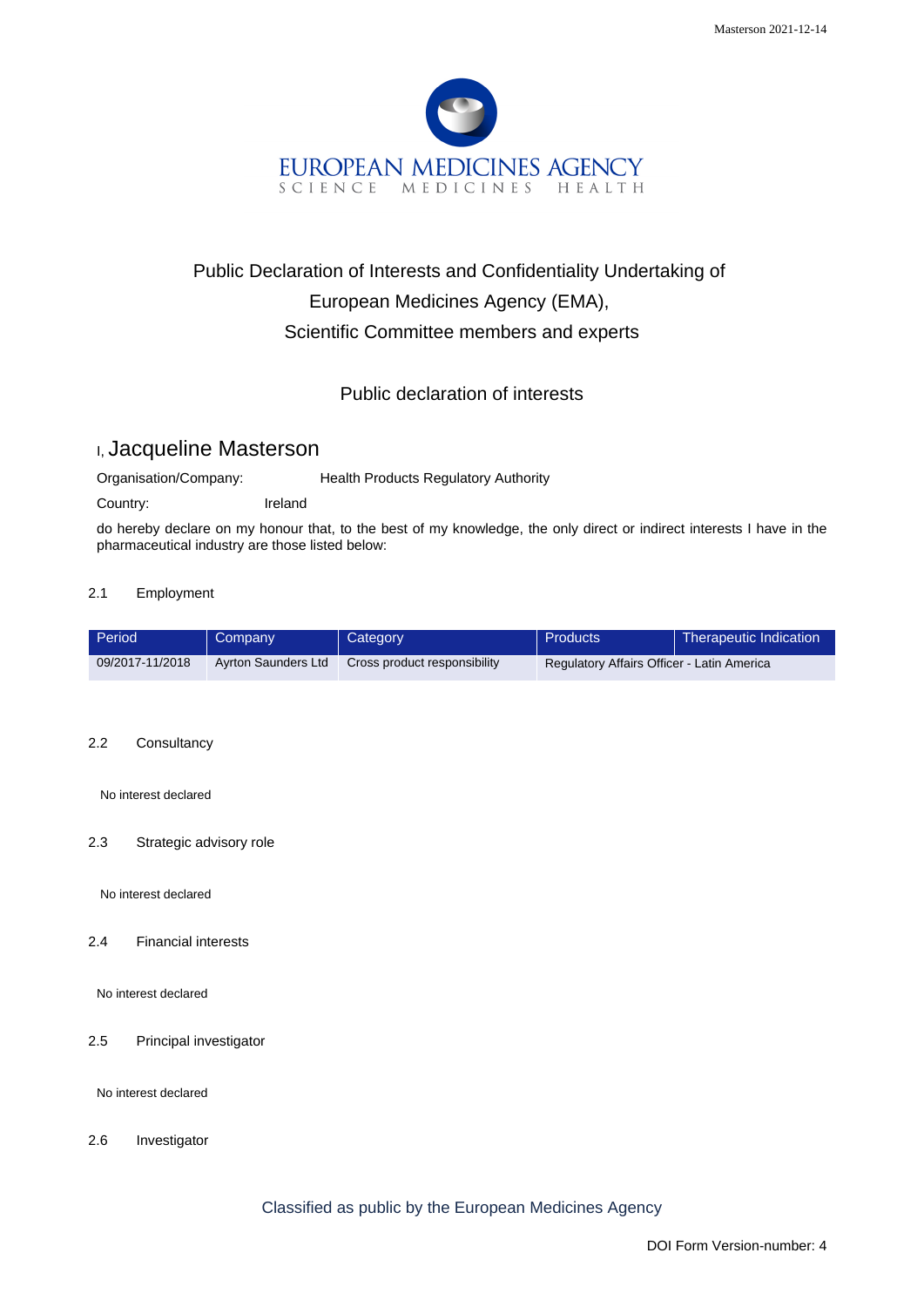No Interest Declared

2.7 Grant / Funding to organisation /institution

No interest declared

2.8 Close family member interest

No interest declared

2.9 Repurposing of a medicinal product

No interest declared

2.10 Any other interests or facts

Not applicable

2.11 Committee for Advanced Therapies (CAT) member or alternate

Not a CAT member or alternate

## CONFIDENTIALITY UNDERTAKING

In view of the following definitions:

"EMA Activities" encompass any meeting (including meeting preparation and follow-up, associated discussion or any other related activity) of the European Medicines Agency's Management Board, Committees, Working Parties, Expert Groups, or any other such meeting; work as an expert on assessments; work as an expert on guidance development.

"Confidential Information" means all information, facts, data and any other matters of which I acquire knowledge, either directly or indirectly, as a result of my EMA Activities.

"Confidential Documents" mean all drafts, preparatory information, documents and any other material, together with any information contained therein, to which I have access, either directly or indirectly, as a result of my participation in EMA Activities. Furthermore, any records or notes made by me relating to Confidential Information or Confidential Documents shall be treated as Confidential Documents.

I understand that I may be invited to participate either directly or indirectly in certain EMA activities and hereby undertake:

- To treat all Confidential Information and Confidential Documents under conditions of strict confidentiality as long as the information or document has not been made public/is not in the public domain.
- Not to disclose (or authorise any other person to disclose) in any way to any third party any Confidential Information or Confidential Document.
- Not to use (or authorise any other person to use) any Confidential Information or Confidential Document other than for the purposes of my work in connection with EMA activities.
- To dispose of Confidential Documents as confidential material as soon as I have no further use for them.
- When expressing views to clearly indicate that the views are my own if acting in my own capacity or those of the EMA, Committee, Working Party, Expert Group or other group if acting on behalf that group.
- Not to disclose any commercially confidential information.

Classified as public by the European Medicines Agency